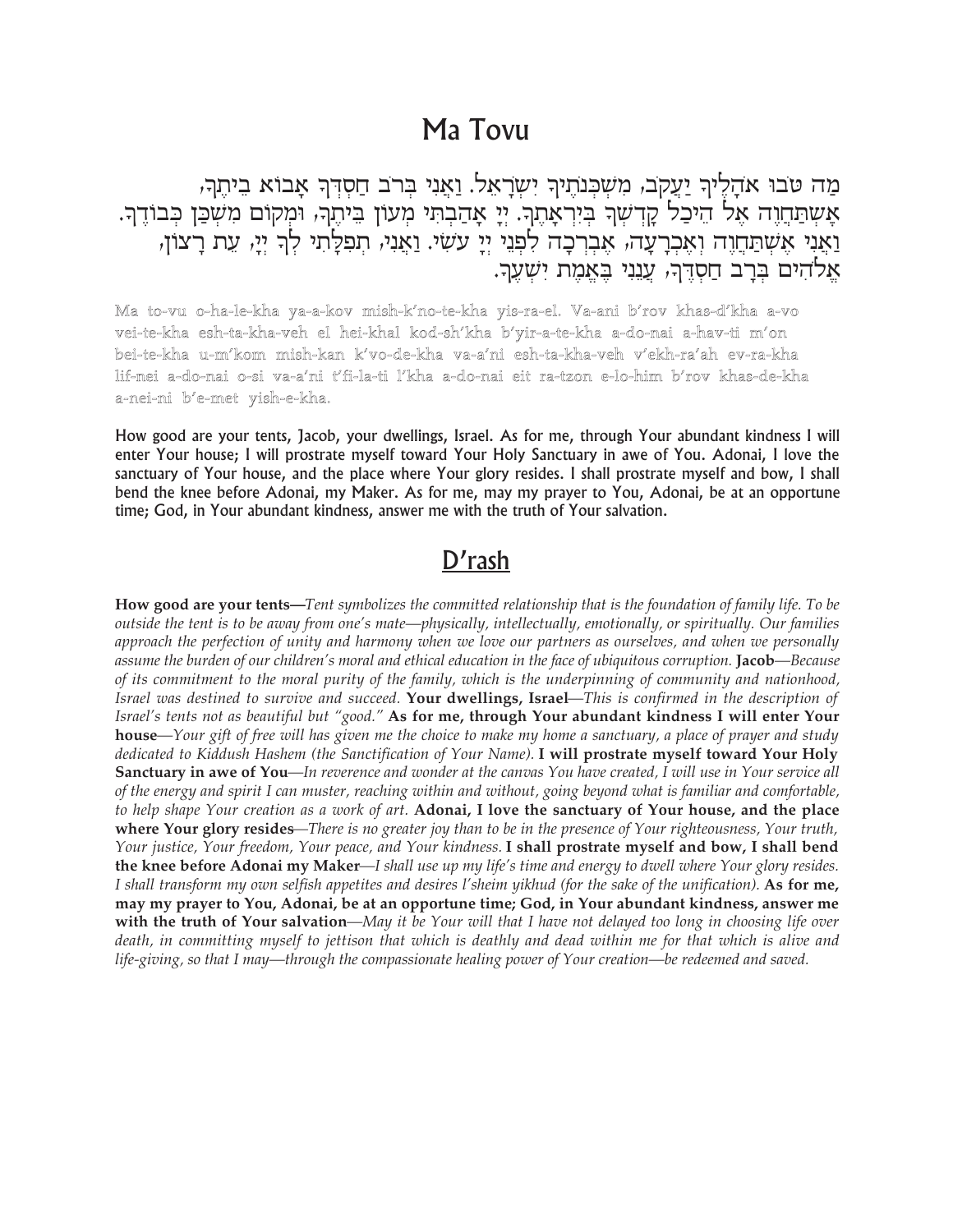## Iyun Tefilla

## MEETING PLACE

Climb to the top Of a hill. And like Balaam, Look down, At Israel's camps. Open your mouth. Allow the blessing To fall from your lips. Mah tovu ohalekha, Yaakov! How good are your tents, Jacob! Then look there, On the east And if your tribe is Judah, Yisakhar or Zevulun, You have found Your place. Your tent is there. And if you are Reuvein, Shimon or Gad, Then you are on the south. And if Ephraim, M'nashe or Binyamin, Then you and yours Are on the west, Or on the north, If you are Dan, Asher or Naphtali. And if you are a Levite, Then you are In their midst. And in your midst A tent and an ark, A place to meet with God. And yet, A meeting place is not What makes for being good Or getting near. So do not cry: Heikhal Hashem The Temple of God, The Temple of God! As if it were a place To hide. But rather Jeremiah-like Declare: Let me Become the place Your Name Shall touch